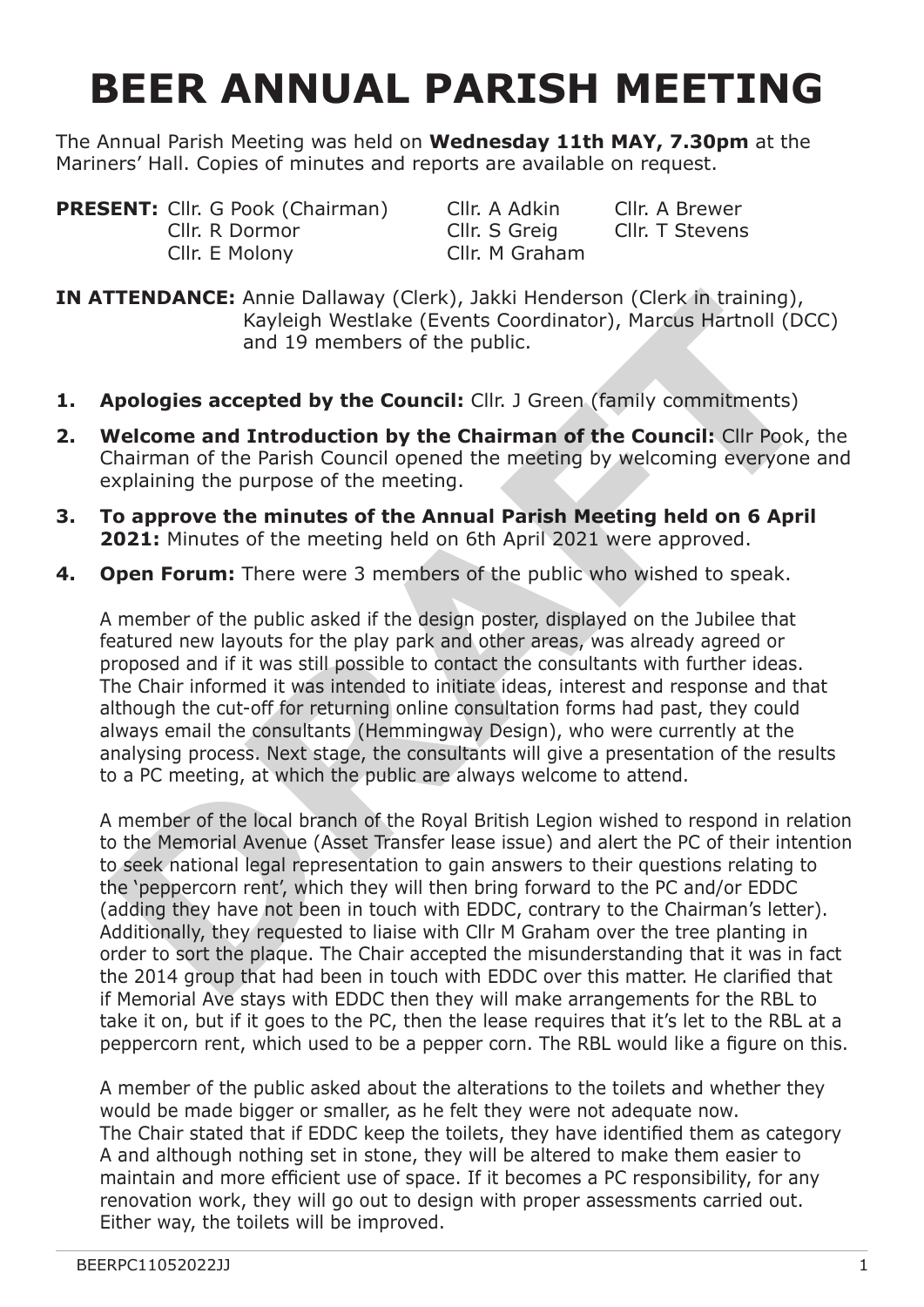## **5. Reports:**

**Police** - The Clerk reported on the latest figures available (March 2022) from police.uk as being 15 reported crimes for Seaton rural and 12 for Seaton itself. Of these figures, just 1 report of crime came from Beer.

**Parish Council** - report previously circulated to Cllrs. and included the following: The Chair thanked the following councillors who resigned during the year, for their work: *Andy Cobbold, Jess Boulton, Poppy Greig and Lee Reeve.*

 The Parish Council has expenses of approx. £42,000 per annum with income of approx. £42,000, thus running a balanced budget. In addition, the council can receive grants, S106/CIL for projects. Current precept is £25,335 (2022/23) an increase of 5% (£38.04 per band D household). There are reserves of £65,000 and the Council employs three staff: the Clerk @ 12hrs per wk (budgeted for up to 15hrs); Events Coordinator @ 5hrs per wk; Village Workman @ 37.5hrs per wk. The Parish Council has expenses of approx. *E42*,000 per annum with<br>incone of approx. *E42*,000, thus running a balanced budget. In addit<br>the council can receive grants, S106/CIL for projects. Current precept<br>*E25*,335 (20

 Ongoing projects include: Traffic and transportation study, Kayak store on the beach, Footpath signage, Additional public seats and the Asset Transfer.

 Lastly, Annie Dallaway, Beer's Clerk for the last twelve years, marking the end of an era with her departure. The Chair thanked Annie for all her hard work over the years and the fantastic work she has done of keeping the PC on the straight and narrow.

 The Chair welcomed the new Clerk and thanked currant staff and councillors for their work.

- **Devon County Council** report previously circulated to Cllrs. Cllr M Hartnoll was present at the meeting and willing to take any questions on his report. There were none.
- *East Devon County Council* report previously circulated to Cllrs. The Chair reported that Covid continued to have a great impact on EDDC. They were still conducting meetings remotely and at a recent meeting, it was voted that this should continue, with powers being delegated to a senior officer to carry out Cllrs recommendations from these consultative meetings. He added it was unlikely this would change for the foreseeable.

 EDDC expenditure is approx. £16.5million per annum, with council tax set at £156 for a Band D property. They have also been administering Covid grants with some £80million having been processed to date (business and direct grants).

 EDDC has one of the best waste services in the country, but recent problems have been down to staff shortages, in part due to Covid. EDDC are also pursuing a greener agenda, with much work going into environmental projects.